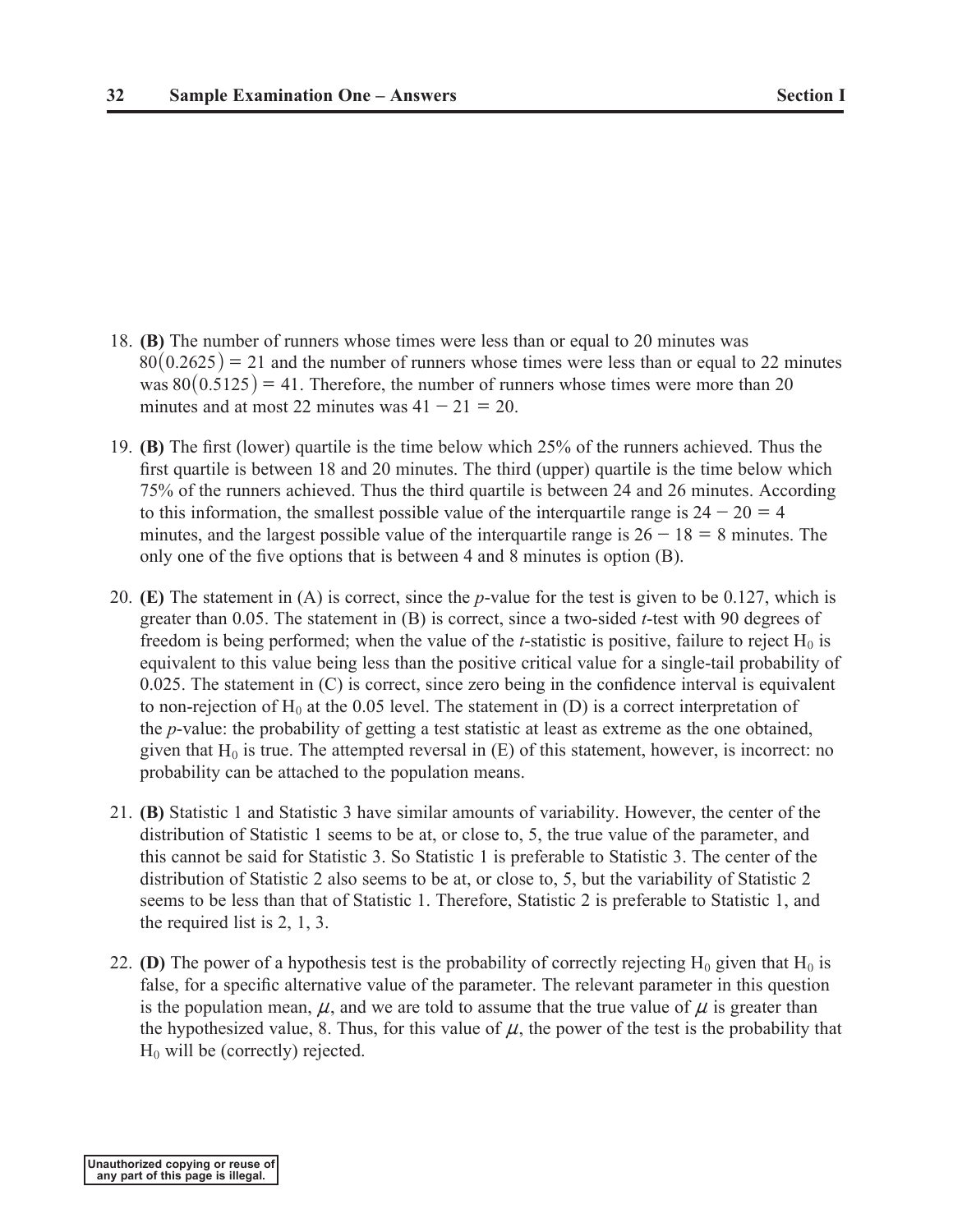The test statistic here will be either *z* or *t*. Changing the significance level to 0.1 will increase the size of the rejection region at the right end of the distribution of the test statistic, thus increasing the probability that  $H_0$  will be rejected; so the power of the test is increased. (Another way to think of this is that changing the significance level has opposite effects on the probabilities of Type I and Type II errors, and the probability of a Type I error is exactly the significance level of the test. Thus, changing the significance level from 0.05 to 0.1 increases the probability of a Type I error and decreases the probability of a Type II error. Decreasing the probability of a Type II error is increasing the power of the test.) This change has resulted in a test that has greater power.

If the test is changed to the two-tailed version, the 5% critical region will be apportioned equally between the left and right extremes of the distribution of the test statistic. Thus, the size of the critical region on the right will be reduced, making it less likely that  $H_0$  will be rejected. Therefore, this change has resulted in a test that has smaller power.

Increasing the sample size from 50 to 100 means that more information is being provided, and therefore it is more likely that the hypothesis test will reach the correct conclusion (that  $\mu$  is greater than 8). Thus the power of the test has increased.

(A more precise way of explaining why an increase in the sample size will increase the power of the test is as follows. We'll assume that a *t*-test is being performed. (A very similar argument will apply in the case of a *z*-test.) The test statistic is given by

$$
t = \frac{\overline{X} - 8}{s / \sqrt{n}}.
$$

For the sake of argument, let's assume that the true population mean is 8.5. For either sample size the value of  $\overline{X}$  is then likely to be around 8.5. However, the value of  $s/\sqrt{n}$  is almost certain to be smaller when  $n = 100$  than when  $n = 50$ . Consequently, the value of t is almost certain to be larger for the larger sample size. Therefore, for the larger sample size there is a greater probability of  $H_0$  being rejected, and thus a greater power.)

- 23. **(D)** In systematic sampling, the members of the population are numbered, and then, for example, every 100th item in the population will be included in the sample. This method can often provide a sample that represents the population well. Meanwhile, virtually any sampling procedure that involves randomness, including simple random sampling, has some chance of producing a sample that does *not* represent the population well. Therefore it is not true to say that a simple random sample will always represent the population better than a systematic sample.
- 24. **(E)** This is a chi-square test for goodness of fit. The observed counts are 192, 133, 118, and 57. The corresponding expected counts are  $500(0.4) = 200, 500(0.3) = 150, 500(0.18) = 90$ , and  $500(0.12) = 60$ . So the value of the test statistic is

$$
\chi^{2} = \sum \frac{\left(\text{observed} - \text{expected}\right)^{2}}{\text{expected}}
$$

$$
= \frac{\left(192 - 200\right)^{2}}{200} + \frac{\left(133 - 150\right)^{2}}{150} + \frac{\left(118 - 90\right)^{2}}{90} + \frac{\left(57 - 60\right)^{2}}{60} = 11.108.
$$